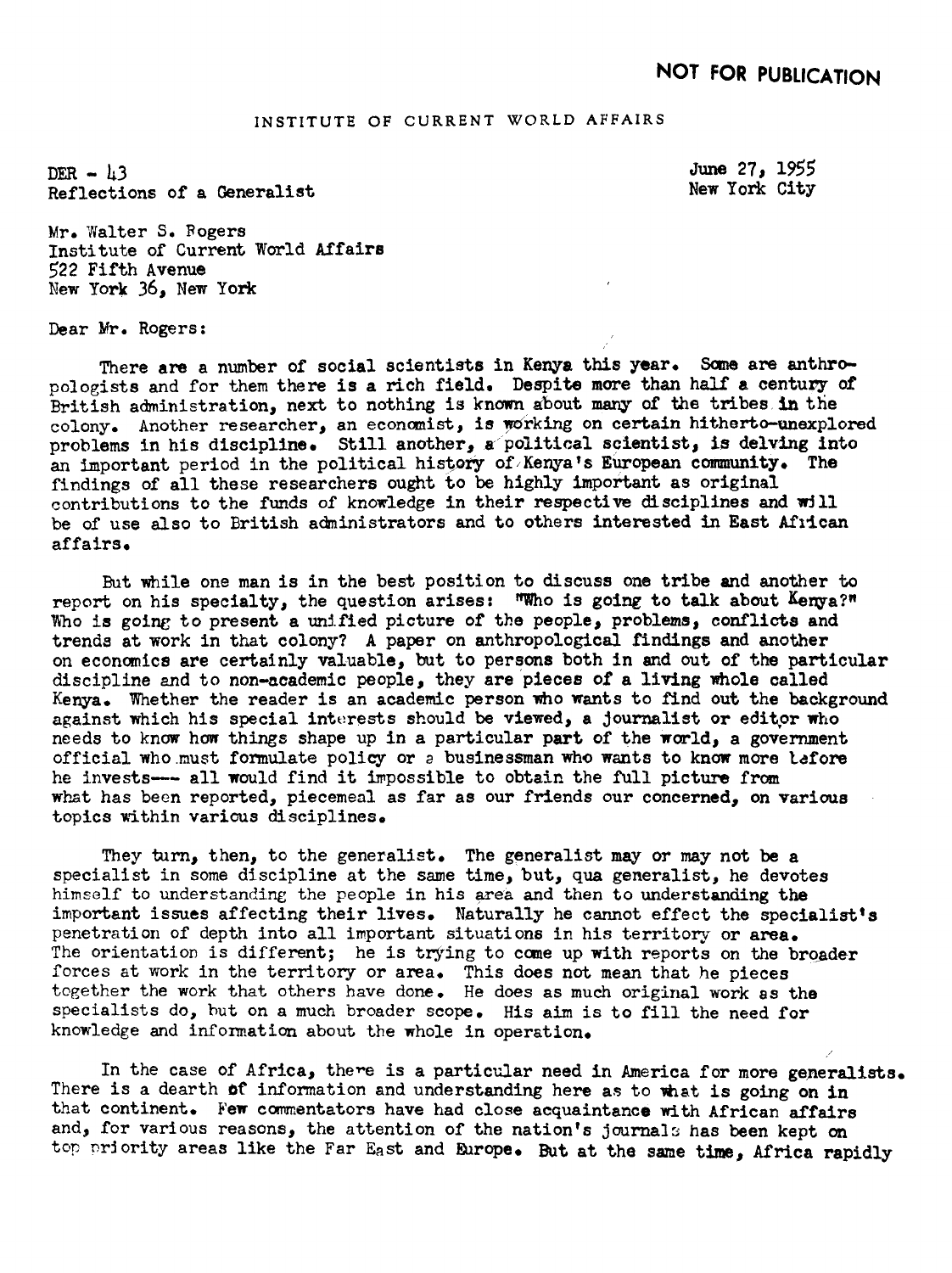$DEF - L3$ 

 $-2-$ 

is moving into a new position of importance for the western world and the need for informed discussion and Judgment is increasing. As Africa continues its rapid strides toward modern civilization, new markets are opening for western goods and the question of more economic aid arises. There are military and strategic considerations in Africa And, perhaps overshadowing all other matters, there is the tricky question of colonialism and its discontents. We Americans are apt to condemn colonialism flatly, but it has its good side as well and this must be taken into account in judging colonialism. The issues created by colonialism in Africa and America's attitude toward them may .become crucial matters in years to come. At stake are the loyalties of Africa's millions. To date Communism has made practically no headway in Africa. Its emergent people are still firmly oriented toward western culture and western political institutions. But a danger exists that continued discontents would prompt them to look elsewhere.

The generalist would have a difficult time if he tried to study all of Africa, or even all of sub-Saharan Africa. The latter is nearly three times the size of the United States and conditions vary as much as on another land mass called Europe. Six European nations speaking five languages either have colonies or administer United Nations trust territories in sub-Saharan Africa. In size they range from Britain's tiny Gambia, a strip of territory along a river, to a million-square-mile area like the Sudan. Politically they run the gamut from the "black state" of the Gold Coast, to experiments in multi-racial government as in Tanganyika and finally to white supremacy in South Africa. There is even variety in what is called an "African," with Negro, Bantu, Nilote, Hamite and tribes like the Bushmen all found in sb-Saharan Africa.

At least as far as his initial tour is concerned, the generalist has to pick one particular territory in Africa, or one closely-allied group of territories, such as the mainland ones of British East Africa. His aim is to study it and know it well. .Later, of course, he will be in a position to apply his training and insights to examining situations in other territories.

The method used by the generalist is not basically different from that of a good journalistic reporter: get out and find out. In my case, I stepped off an airplane in Nairobi in July of 1953 without knowing a single person there. I had a few letters of introduction, but that was all. (Most of the letters were never used; I met the people concerned on my own.) Having come straight from Egypt to the chilly equatorial highlands of Kenya, I shivered in the late afternoon breeze, boarded an airport bus, passed through the African locations and saw the worst slums I had yet seen and then wound up in downtown Nairobi hunting a hotel room. I had previously read what few books I could find dealing with East Africa but otherwise I might just as well have been plunked down on the moon. It was so totally strange from anything in my experience that I thought I could easily have been dreaming.

During coming weeks I spent a great deal of time getting acquainted with Kenyans of all races and all economic, social and educational levels. They were not selected in any eclectic fashion; I just wanted to meet as many of them as possible and, in the unforced course of social conversation, find out what they were like, what they were hinking, what they wanted and how they lived. In one sense, my approach was like that of a novelist.

<sup>I</sup> sat in the dining room of the posh Muthaiga Club and talked with members of the colony's Legislative Council and people in the European Electors' Union. I propped my chair against the walls of crowded downtown offices and talked with lawyers and businessmen. I sat in bars and gossipped with journalists, and I tramped around the rich red earth of coffee plantations and chatted with sunburnt,  $.45$ -tcting white farmers. I tagged along with tense, sometimes-trigger-happy young Kenya-born policemen as they combed Nairobi for Mau Mau suspects. I went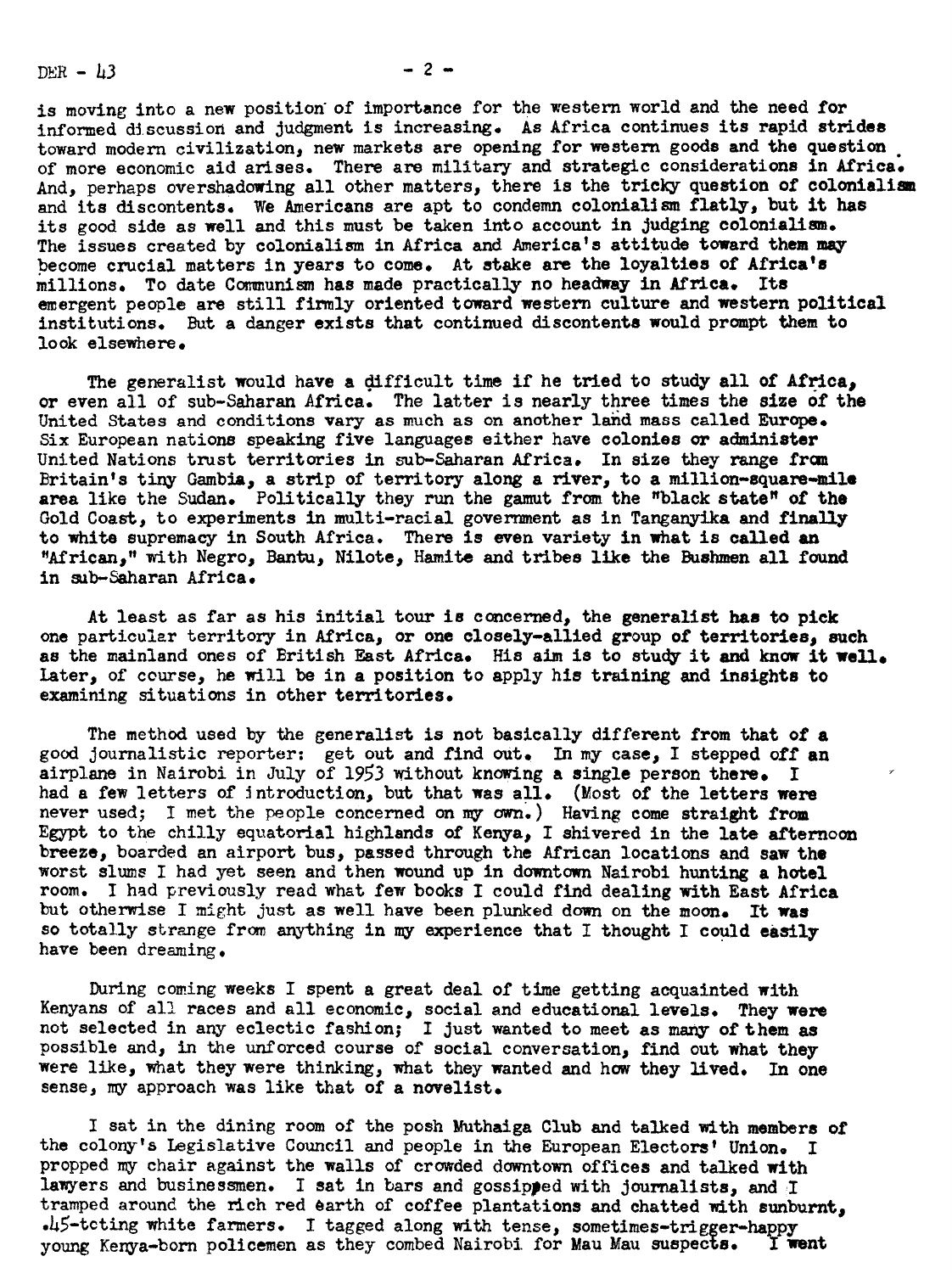DER  $-13$ 

horseback riding with British Army officers and <sup>I</sup> met District Commissioners, Agricculural Officers, Veterinary Officers, teachers, engineers and merchants. We talked about the weather, the horse races at Nanyuki, where to go on leave and how So-and-So bent the chassis of his new car on that shocking road to Mombasa; then we talked about Kenya, about white settlement, the Mau Mau and the Kikuyu, about hemselves and about their Jobs.

Other times I went to lavish Indian parties, nibbled at samoosas and listened as neat young Indian lawyers just back from school in England complained about the color bar, about settler political domination and about how you Just can't get a good curry in a Nairobi restaurant these days. I talked with Asians in run-down little shops, waited every few minutes while they darted away to sell a penny item to a suspicious African, then listened again as Justice, common sense, heaven, tears and rage were invoked because the speakers' skin color kept them from owning land. I dined with Indian diplomats in their homes, with obsequious Indian servants in constant attendance, and I lunched around dirty tables in back rooms of Indian shops miles out in the bush.

<sup>I</sup> sat around campfires at night and under the meager shade of thorn trees by day and talked with African chiefs and African peasant farmers. <sup>I</sup> dined wth educated Africans in Nairobi restaurants and there was always the European gent or lady who found it necessary to stare in rage at us all through the meal. I had District Commissioners tell me that I should meet So-and-So because here was one African who was the constructive type and not cheeky, and hen <sup>I</sup> was introduced to a yassuhing junior official. In two such cases I invited the African to come to my rest house for a beer that night and each soon was praising Jomo Kenyatta to the skies. With all Africans there would be arch-politness at first and the nervousness that comes from talking with white men. But then, maybe because you are not British and maybe because you treated him as another man, not another species, confidence grows and soon he is pouring out his feelings to you.

And at other times, on the palm-tree-lined Kenya coast, with the Indian Ocean breaking gently on glistening white sand, I would go to an Arab's house for a meal. Sometimes there would be a rustle as a black-veiled wife, or wives, withdrew to the sanctity of purdah and then the host, maybe as black as his African neighbors, would serve fruit drinks and I would sit down on the rug to hear the laments of a fallen aristocrat.

serve fruit drinks and I would sit down on the rug to hear the laments of a fallen<br>aristocrat.<br>The foregoing account of how I got acquainted with the people of Kenya perhaps<br>is overlong for a report of this sort (even thou The foregoing account of how I got acquainted with the people of Kenya perhaps but I felt I had to give some idea of all of the hundreds of relationships over a period of many months that must go into acquiring an understanding of the people in your area. More time was spent like this during the introductory months of my tour---later I was busy with specific research problems---but, though to a lesser extent, it was a process that continued till the day I left East Africa and, by means of letters from European, African, Asian and Arab friends, continues still.

Places have to be known too. During the introductory months I traveled around Kenya a great deal. Most of the trips were in pursuit of specific information, but either way they were opportunities to know the country first-hand. I toured the Kikuyu Reserve, sometimes alone, sometimes in military and police patrols. With an Army unit, <sup>I</sup> spent three days in the wild Aberdare mountain range that rises at the western edge of Kikuyuland. Other times <sup>I</sup> explored the lower altitudes of 17,0OO foot Mount Kenya, another traditional Kikuyu boundary. <sup>I</sup> traveled to every town in the White Highlands and know the roads up and down the panoramic Rift Valley by heart. <sup>i</sup> made three trips to the northern frontier desert and often camped out at night, listening with no great composure to hyenas howling just beyond the rim of campfire light. <sup>I</sup> bent the chassis of my car creeping down a boulder-strewn escarpment road in the remote Baringo area, and <sup>I</sup> toured the length and breadth of the fertile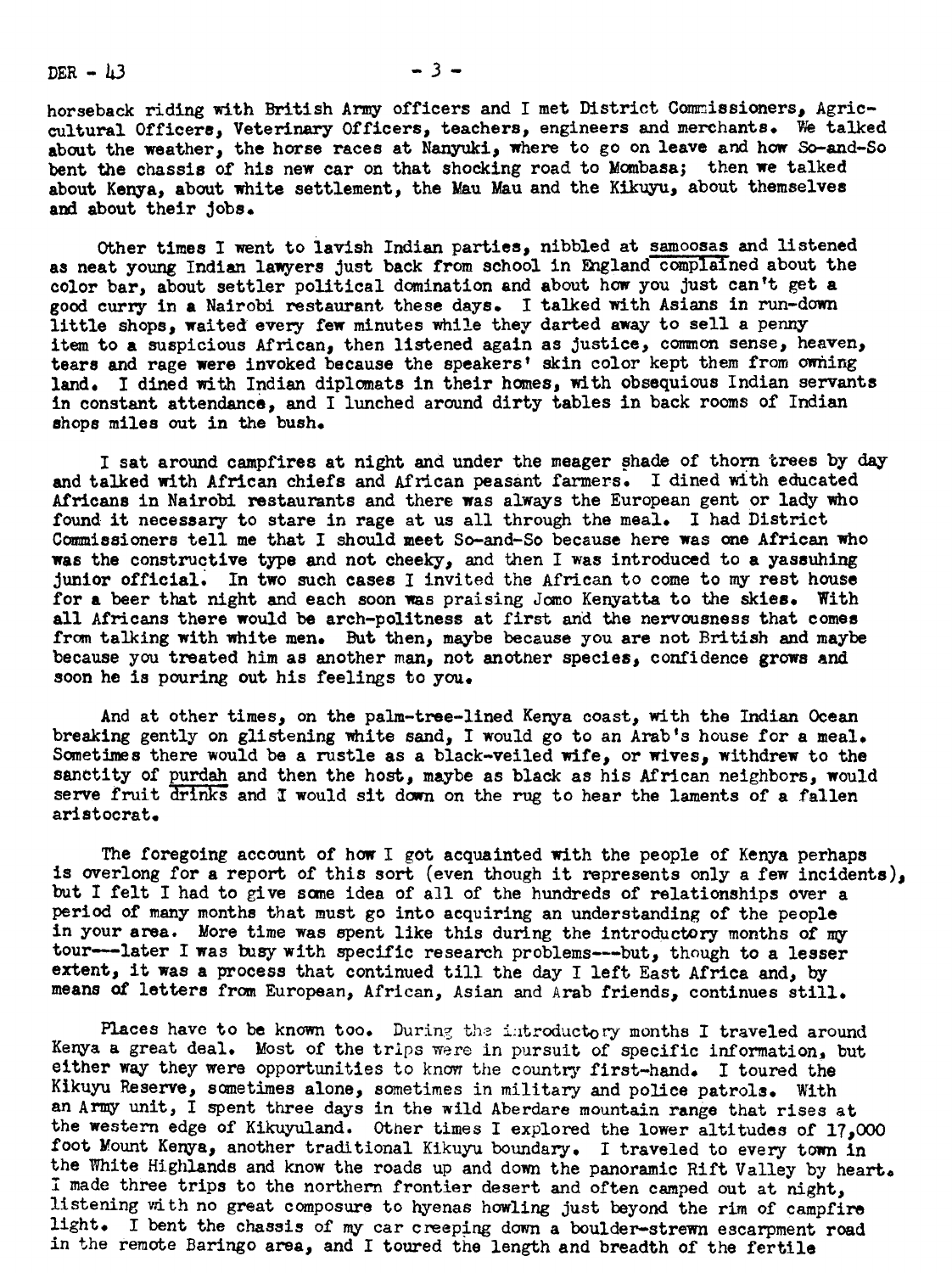DER  $-43$   $-4$   $-$ 

Nyanza province. <sup>I</sup> visited all the towns of the Kenya coast: first the ancient Arab city-state of Lamu, near the Somalia border; then Witu, once under German suzerainty; then Malindi, another old Arab town, now a holiday resort as well; then Mombasa, the thriving port where ships await their turn to pour the goods of western factories into Africa; then finally the lagoons and forgotten Arab and Persian settlements of the south coast. All in all, <sup>I</sup> covered 30,000 miles by car in the last two years; 1,500 by plane, I,I00 by river boat, 600 by ocegn vessel, 400 by African bus and, finally, 300 bliterous miles on foot.

During periods in Nairobi, I kept up with all the local newspapers and magazines--no great task, as there aren't very many of them. I spent much time in the library reading works on Kenya and, to a lesser extent, on the other East African territories. These included the journals of early explorers, historical accounts, studies by anthropologists, political scientists and others, and general works by journalists, academic people and colonial servants. At this point  $\tilde{I}$  would have a number of specific questions and I would seek out and talk with people in government and elsewhere---who often, by now, were personal friends and acquaintances. Inevitably these conversations would provoke further readings.

The introductory period over (no date can really be given as the introductory and later phases overlapped considerably), I devoted my time to examining specific topics. These were three in number --- the Kikuyu and Mau Mau; white settlement and settler politics; the Arabs and Islam. The first two subjects have always been so closely intertwined that one cannot be studied without the other. It has been the relationship between the Kikuyu and the settlers that has produced many of Kenya's major problems and crises---including, in recent years, Mau Mau---and has given the colony its peculiar characteristics. In studying all three topics, I read everything that I could find in any way related to the subject, visited the areas concerned, talked with as many knowledgeable people as possible and, much later, began to form conclusions of my own. Some of the later newsletters were based on such conclusions.

The writing of all of the newsletters was in itself a rewarding activity. The researcher can be helped greatly in clarifying his ideas if he subjects them. to the rigorous discipline of putting them down on paper. As a Journalist, the newsletters gave me valuable experience in writing---a task that gets easier, but never easy, And I was grateful for the opportunity that the newsletters gave me to pass along my ideas and observations to others back home.

During the first eighteen months of the tour, I made some trips to the other British East African territories. I spent a month tagging along with a District Commissioner in a remote and backward district in central Tanganyika. There I was able to observe the day to day operation of colonial rule at the "grass roots" level, and in a district uncomplicated by such things as white settlement, urbanization, rapid progress, African nationalism----or Mau Mau. I made two visits to Zanzibar and on the second visit I spent three weeks as the house guest of the leading Arab nationalist there. What I learned in Zanzibar was valuable in itself and useful also when it came to studying Kenya's Arab community and Islam. The Kenya coast, it might be added, is nominally a possession of Zanzibar and there is close and continuous contact between the two places. I also spent several weeks in Uganda, comparing its completely different historical development with that of adjacent Kenya.

The last six months were spent inquiring into conditions in territories outside British East Africa. These included Somalia, a backward ex-Italian colony due to receive independence under United Nations auspices in 1960; Nigeria, a more developed territory where Britain's "West Coast policy" of self-government is being implemented, and the Congo, where a strong, vigorous and policy-minded government is determined to avoid the problems that have bedeviled other colonial powers.